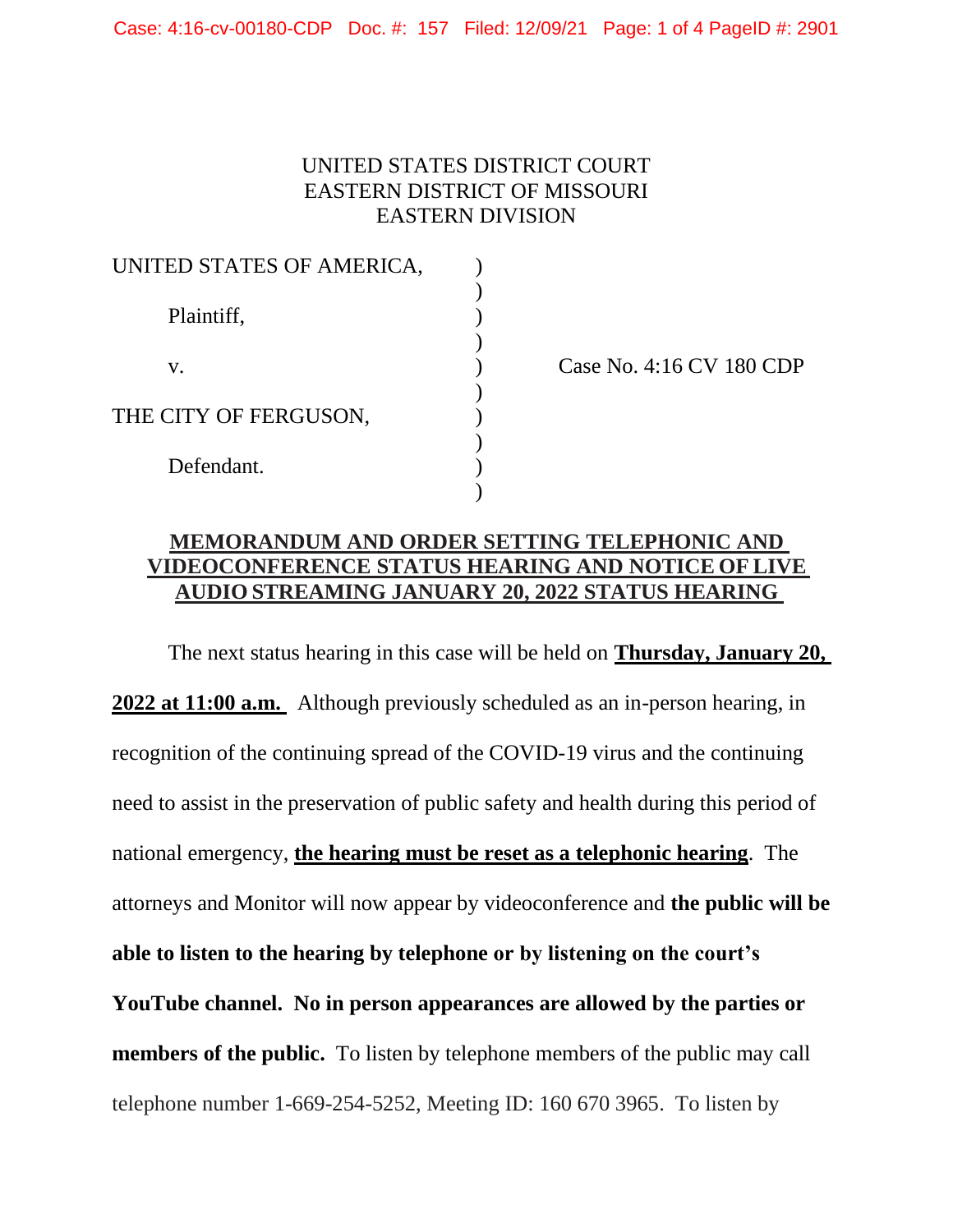YouTube members of the public may access the court's YouTube channel at [https://www.youtube.com/channel/UCIWD5tA9DvZskM37uuuPBMg/.](https://www.youtube.com/channel/UCIWD5tA9DvZskM37uuuPBMg/)

Pursuant to E.D. Mo. L.R. 13.02, all means of photographing, recording, broadcasting, and televising this hearing are prohibited. Accordingly, audio of the proceeding, in full or in part, may not be photographed, recorded, broadcasted, or televised.

The Court will also permit members of the public to submit written statements in advance of the hearing. Any person wishing to provide written comments regarding the status of the implementation of the Consent Decree may do so by sending a written submission of **no more than five pages** to the Monitor at [Fergusonmonitor@hoganlovells.com](mailto:Fergusonmonitor@hoganlovells.com) **between January 6, 2022 and 5 p.m. on January 18, 2022. Persons making written submissions must include their full names. No telephone calls, anonymous submissions, or submissions that do not comply with these requirements will be considered.** The written statements will not be docketed in the Court file, placed on the Court's website for this case, or otherwise read into the record of proceedings at this status hearing. In addition, the Monitor will forward all timely submissions to the parties and the Court for review and consideration before the hearing, and the parties, the Monitor, and/or the Court may address particular submissions at the hearing as deemed

2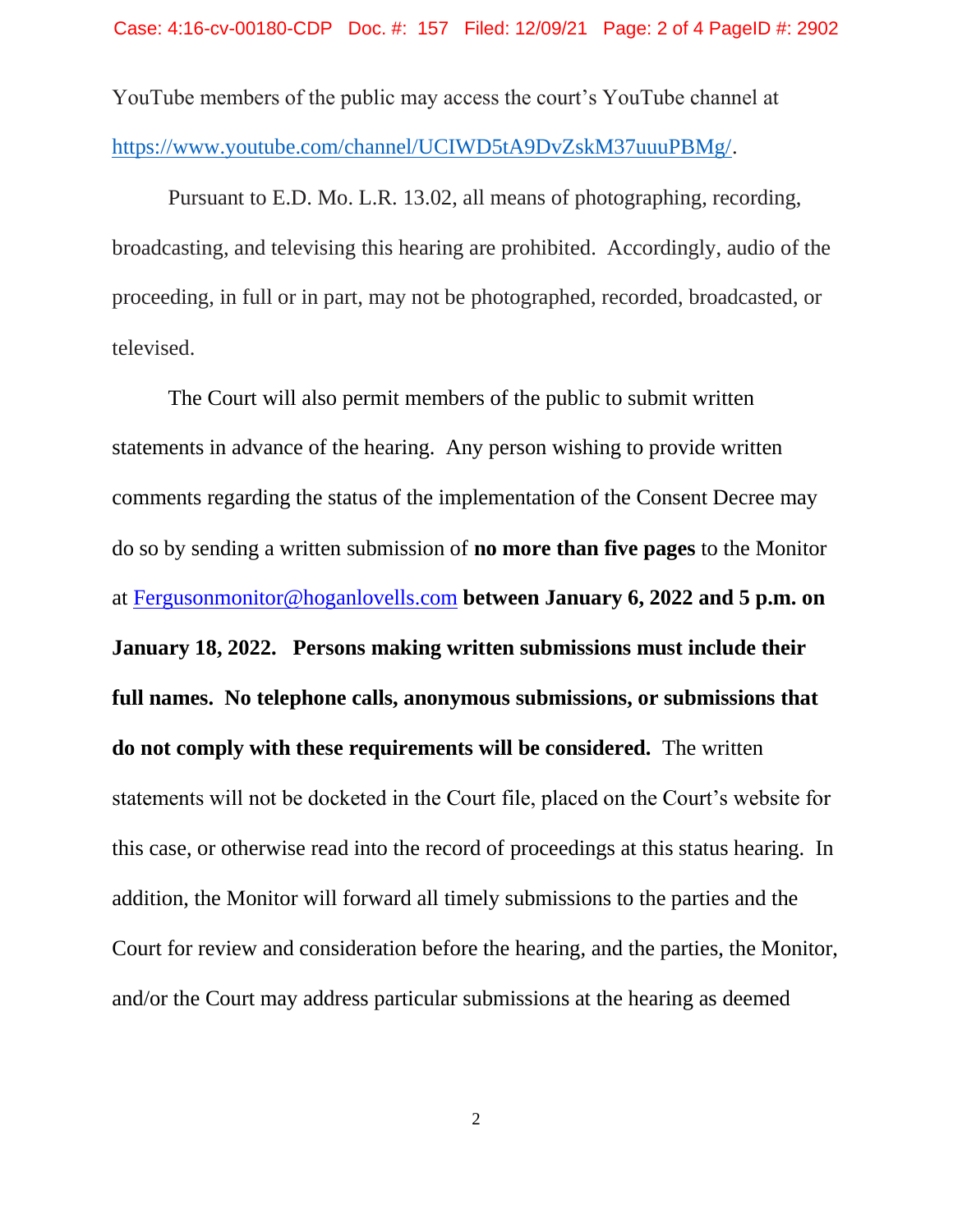appropriate. The written transcript of this status hearing will be placed on the Court's website for viewing by the public without charge.

Accordingly,

**IT IS HEREBY ORDERED** that the Court will hold a **videoconference status hearing** with all counsel and the Monitor on **Thursday, January 20, 2022 at 11:00 a.m.** The Court will provide counsel and the Monitor with the procedures for joining the videoconference.

**IT IS FURTHER ORDERED** that any **members of the public** who wish to listen to the hearing may do so by calling in to the Court's conference line by dialing the following number: **1-669-254-5252, Meeting ID: 160 670 3965**. They may also listen to the hearing on the court's YouTube channel, accessible at [https://www.youtube.com/channel/UCIWD5tA9DvZskM37uuuPBMg/.](https://www.youtube.com/channel/UCIWD5tA9DvZskM37uuuPBMg/)

Pursuant to E.D. Mo. L.R. 13.02, all means of photographing, recording, broadcasting, and televising are prohibited. Audio of the proceeding, in full or in part, may not be photographed, recorded, broadcasted, or televised.

**IT IS FURTHER ORDERED** that any person wishing to provide written comments regarding the status of the implementation of the Consent Decree may do so by sending a written submission of no more than **five pages** to the Monitor at [Fergusonmonitor@hoganlovells.com](mailto:Fergusonmonitor@hoganlovells.com) between **January 6, 2022 and 5 p.m. on January 18, 2022. Persons making written submissions must include their**